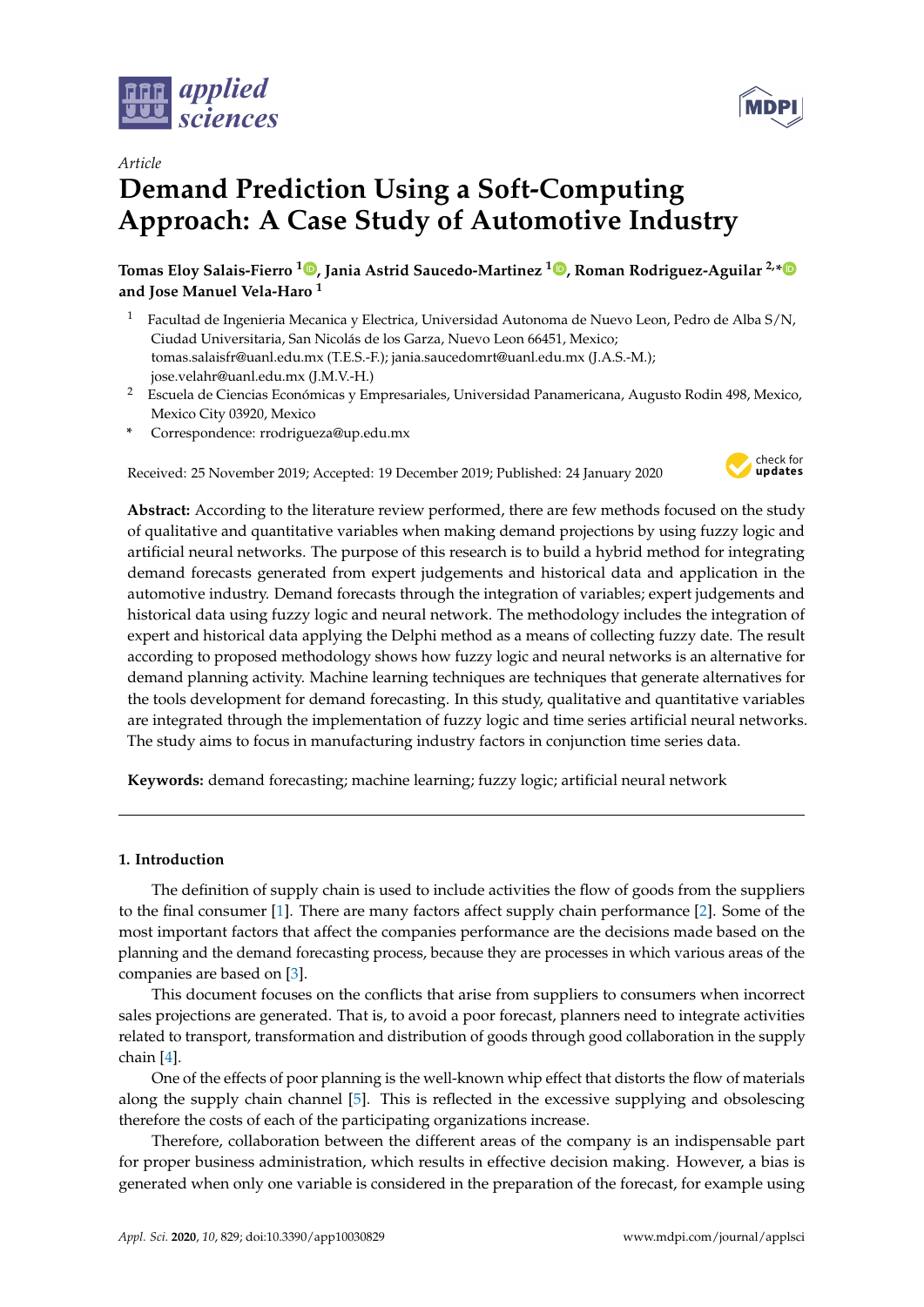only sales data. Because of this, an inadequate demand projection arises resulting in additional costs and operational inefficiencies [\[6\]](#page-13-5).

Today, demand forecasting is a planning activity that includes new analytical tools that add to the known traditional methods. Some of the traditional methods are moving averages, weighted average, smoothing and exponential regression and other novel approaches such as Walsh—Fourier techniques [\[7\]](#page-13-6). The methods mentioned above are added techniques derived from the principles of artificial intelligence such as artificial neural networks, fuzzy logic, big data, among other new mathematical techniques. [\[3](#page-13-2)[,8\]](#page-13-7). On the other hand, there are also qualitative techniques that consist of the empirical interpretation of future sales. Finally, current managers make decisions taking into account more than one methodology. Concluding that by applying two or more tools for decision-making it would be possible to increase efficiency in the planning process [\[9\]](#page-13-8).

In addition, it is important to mention that the judgement issued by the experts discriminate against any type of mathematical method in the qualitative field, this allows generat projections that are adjusted according to intuition and evaluated in the same way [\[10\]](#page-13-9). This type of projection has the ability to generate high levels of certainty in the planning process because the expert requires better results than those obtained only with mathematical tools.

In summary, traditional techniques combined with new techniques become increasingly important in modern decision-making processes. Therefore, the use of mathematical and statistical models combined with tools that allow the integration of historical sales data with other relevant information. With this, sales projections can be generated for future periods, reducing forecast errors and generating more efficient decision and operational processes [\[11\]](#page-13-10).

In this research, a fuzzy inference system is used to forecast the demand for light vehicles in the automotive industry. This model incorporates environmental factors that change the level of sales as input and demand as output. This paper is organized as follows: Section [2](#page-1-0) presents a literature review of statistics and artificial intelligence techniques for forecasting in the supply chain. Section [3](#page-3-0) explains the proposed methodology that integrates different techniques in the demand projection model based on the fuzzy inference system. Section [4](#page-7-0) describes the application of the model in the industrial automotive industry. Finally, Section [5](#page-12-0) presents the conclusion.

#### <span id="page-1-0"></span>**2. Literature Review**

This section,literature review, is made up of the analysis of research surveys, the review of fuzzy logic methods and the explanation of artificial neural networks. With this, the main tools implemented in the proposed methodology are documented; such as the use of surveys and the application of fuzzy logic and artificial neural networks.

#### *2.1. Expert Judgements*

The data generated in the organizations are indispensable in the planning process, this information can contribute to generate adequate decisions for the commercial activities and provides support to the supply chain as long as they are analyzed correctly. Surveys are the most used tools for data collection, which are popular in areas and sectors such as the health, social and industrial sector [\[12–](#page-13-11)[14\]](#page-13-12). The opinion in the medical sector has gained great relevance through the application of surveys to patients as they support a variety of research. Through this tool the data are standardized and homogenized [\[15,](#page-13-13)[16\]](#page-13-14).

Also, the surveys have also been applied in the social sector, focused on the study of population and government, allowing to generate information that can be used to take decisions [\[17\]](#page-13-15). In the same way they are applied in the business sector, focused on the analysis and seeking the opinions convergence [\[18\]](#page-13-16).

Opinion-based collaboration also improves supply chain management and improves production orders, activity planning and decision making. Otherwise, a unique opinion does not always go well and generates bias by having only one perception. Through the combination it is possible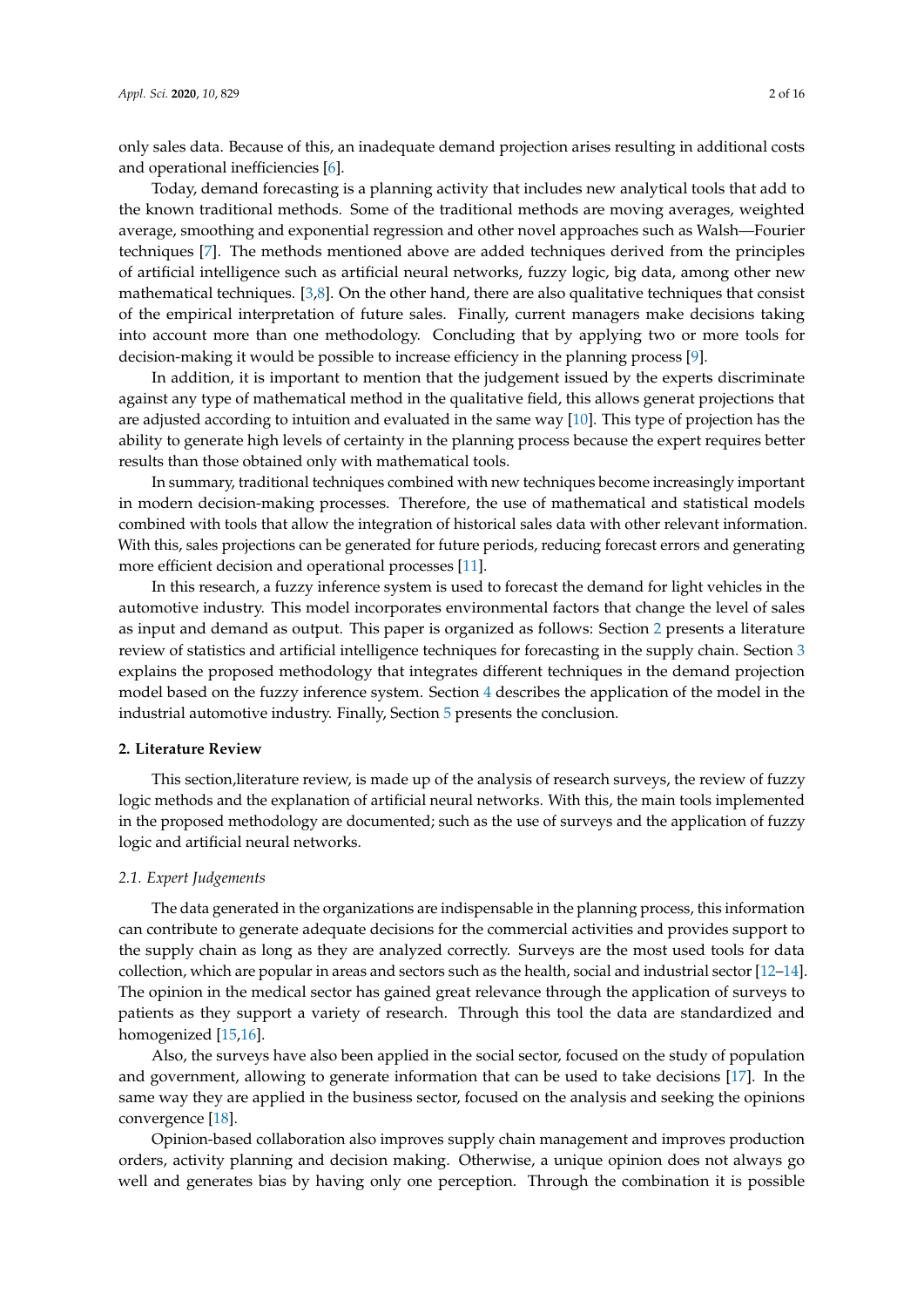to improve the planning process. The combination of perspectives helps enrich any task, address more environments and generate better approaches. For instance, [\[19\]](#page-13-17) introduce a new approach of forecasting using a multi-criteria decision making (MCDM) model which integrates quality and cost type attributes.

In addition to the above mentioned, new technologies have been increasingly relevant in the planning process. These technologies can be carried out in the collection of information, telecommunications systems and artificial intelligence [\[20,](#page-13-18)[21\]](#page-13-19).

#### *2.2. Fuzzy Logic*

Fuzzy logic is a technique applied to the study of data sets belonging to different classifications or segments, allowing the study of relationships to different segments. In addition, fuzzy logic has been widely applied in the areas of fuzzy controller engineering, among other [\[22\]](#page-13-20).

Diffuse logic is applied in different areas under study as a means of smoothing. That is, it reduces abrupt changes to generate smooth action curves. There are different methods in fuzzy logic, Mamdani and Sugeno are the most used. These are composed of four fundamental stages, fuzzyfication, background evaluation, aggregation and defuzzyfication [\[23\]](#page-13-21).

The fuzzy logic technique in the planning process is also applied as a adjustment means. The methodology proposed by [\[24\]](#page-14-0) contemplates the seasonal variables study, perception and competition as dynamic axes in the forecast. While the work elaborated by [\[25\]](#page-14-1) envisages the fuzzy logic application as a adjustment means in the planning sector in electric energy consumption of Colombia, based only on the data of demand. In addition, the work developed by [\[26\]](#page-14-2) also contemplates the development of electrical energy through the application of means C. It has also been applied by [\[27\]](#page-14-3) in the stock market, with the aim of integrating environmental variables to adjust the dynamic behavior, this research considers the behavior of oil and market values.

#### *2.3. Artificial Neural Network*

Since demand forecasting is a topic widely studied by academia and industry, the application of traditional techniques combined with artificial intelligence (AI) has been considered. Some of the related AI techniques are artificial neural networks, fuzzy logic, genetic algorithms, among many others.

The classical methods implementation is commonly derived from the certainty generated in the predictions process. The work developed by [\[28\]](#page-14-4), proposes the prediction methods integration with application in psychology, statistics and administrative sciences. On the other hand, [\[29\]](#page-14-5) include integration collection techniques in times series and judgements of experts and [\[30\]](#page-14-6) propose a forecasting methodology integrated by expert judgements and quality components, combining qualitative and quantitative forecasts at the same level or simultaneous action and establishing an entry to this type of model.

Artificial intelligence techniques have acquired great relevance in sales projection. Artificial intelligence techniques applied in the forecast of supply chain demand through multilayer neural networks and evaluation of learning algorithms have been one of the most popular applications. For example, in the multilayer perceptron artificial neural network presented by [\[31\]](#page-14-7), the forecasted demand is made up of historical data and applies a backpropagation learning (BPN) rule, which shows its effectiveness.

In addition, artificial neural networks have been implemented in the prediction of demand by [\[32\]](#page-14-8), in their work traditional methodologies are developed with a focus on the historical data of the textile industry. In addition, the research conducted by [\[33\]](#page-14-9) makes the comparison of traditional mathematical techniques and statistics with the results of the artificial neural network and [\[34\]](#page-14-10) propose an approach for comparison in evolutionary artificial neural networks by integrating genetic algorithms.

Access to the use of new technologies also allows the development of new methods for forecasting demand. These are fed through the study of qualitative variables that are weighted to understand the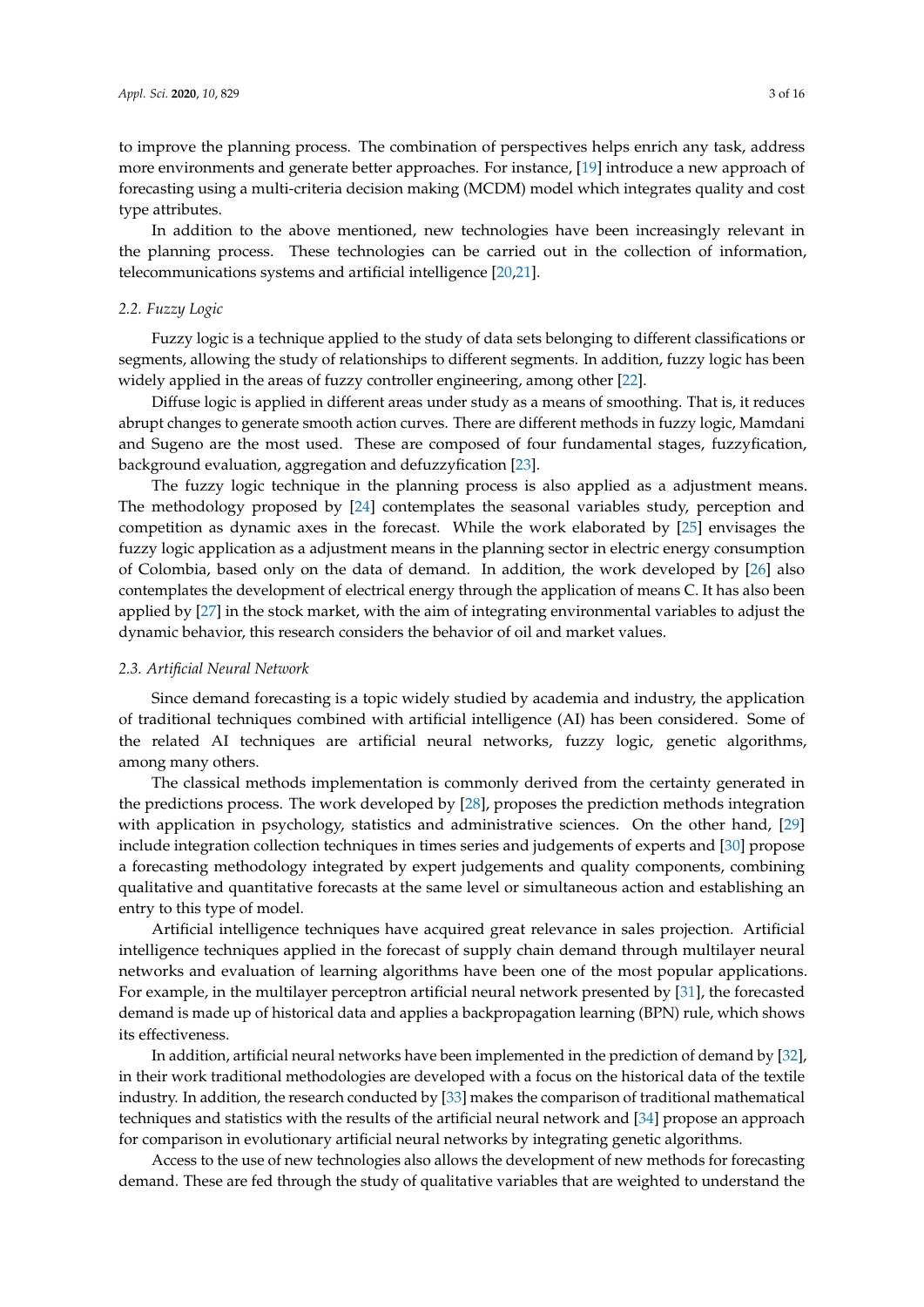environmental and quantitative factors that are commonly known as historical data, billing, or sales. For example, the work of [\[32\]](#page-14-8) studies the integration of statistical techniques and the opinions of experts. Its objective is to unite different tools to improve your certainty.

Research made by [\[35\]](#page-14-11) replicates an adaptive neuro fuzzy inference system (ANFIS) implementing the method to develop a forecast approach that integrates quantitative and qualitative variables. The experts' data are processed by hybrid artificial neural networks with fuzzy logic integrated.

The new techniques allow to integrate different tools, from qualitative and quantitative variables such as mathematical models that allow to generate projections with greater certainty in organizations and in their supply chains.

#### *2.4. Forecasting in Supply Chain*

Demand planning is one of the most important tasks in the supply chain management. This process is integrated by decisions supported in mathematical and statistical tools.

In companies, the logistics department is also responsible for monitoring the demand, distribution, and management processes of the necessary resources [\[36\]](#page-14-12). One of the tasks it performs is to seek to meet service levels and keep low the operational costs through effective strategies. In the literature it is found that mathematical and statistical techniques such as mobil averages, exponential smoothing, and regression are the most popular ones [\[3](#page-13-2)[,37\]](#page-14-13). These methods are feed with the sales, billing, and storage database. The data generated are analyzed and using in classic or hybrid forecasting tools [\[38\]](#page-14-14).

As mentioned before, demand forecast is an essential activity in supply chain management. One of the lacks at the time of applying the methods is to contemplate a single qualitative or quantitative environment. The proposed method seeks to integrate these variable types and reduce bias [\[39\]](#page-14-15).

#### <span id="page-3-0"></span>**3. Proposed Model**

In this paper, it is proposed the incorporation techniques of fuzzy logic and artificial neural networks, fed by the information obtained from surveys. The demand forecast is one of the problems generated from information or inefficient methods and required improvement. Changes in demand levels do not conform to historical values on most occasions. The objective is to adjust demand projections when projected values do not contemplate a disruptive change in the industry [\[40\]](#page-14-16). Therefore, the use of artificial intelligence techniques can generate more robust alternatives in new demand forecasting integrating more than one historical variable.

This project is made from the experts' opinions; this is achieved through the information gathering tools. As mentioned before, there is a wide variety of tools focused on gathering information, the Delphi method generates quality information and it allows for convergence in opinions through consensus perspectives [\[9\]](#page-13-8). The data collected are transformed by fuzzy logic numerical values based on the convergence of opinions and then it is implemented in a time series artificial neural network.

In the work produced by [\[35\]](#page-14-11) a fuzzy artificial neural network application for forecasting demand is proposed. This system has a learning process of the artificial neural network based from the fuzzy rules. By other side, the work developed by [\[41\]](#page-14-17) integrates experts' judgement combining genetic algorithms and neural networks.

The proposed method consists of an approach made from three steps. The first one is gathering information that is recollected by the Delphi method which allows obtaining objective information through expert consensus. The next step, the data processing—in this step the experts' opinions are transformed by applying an artificial neural network combining with fuzzy logic. The fuzzy logic allows softening the opinions and behavior on weighted data. Finally, the system integrates the information and generates a demand forecast, see Figure [1.](#page-4-0)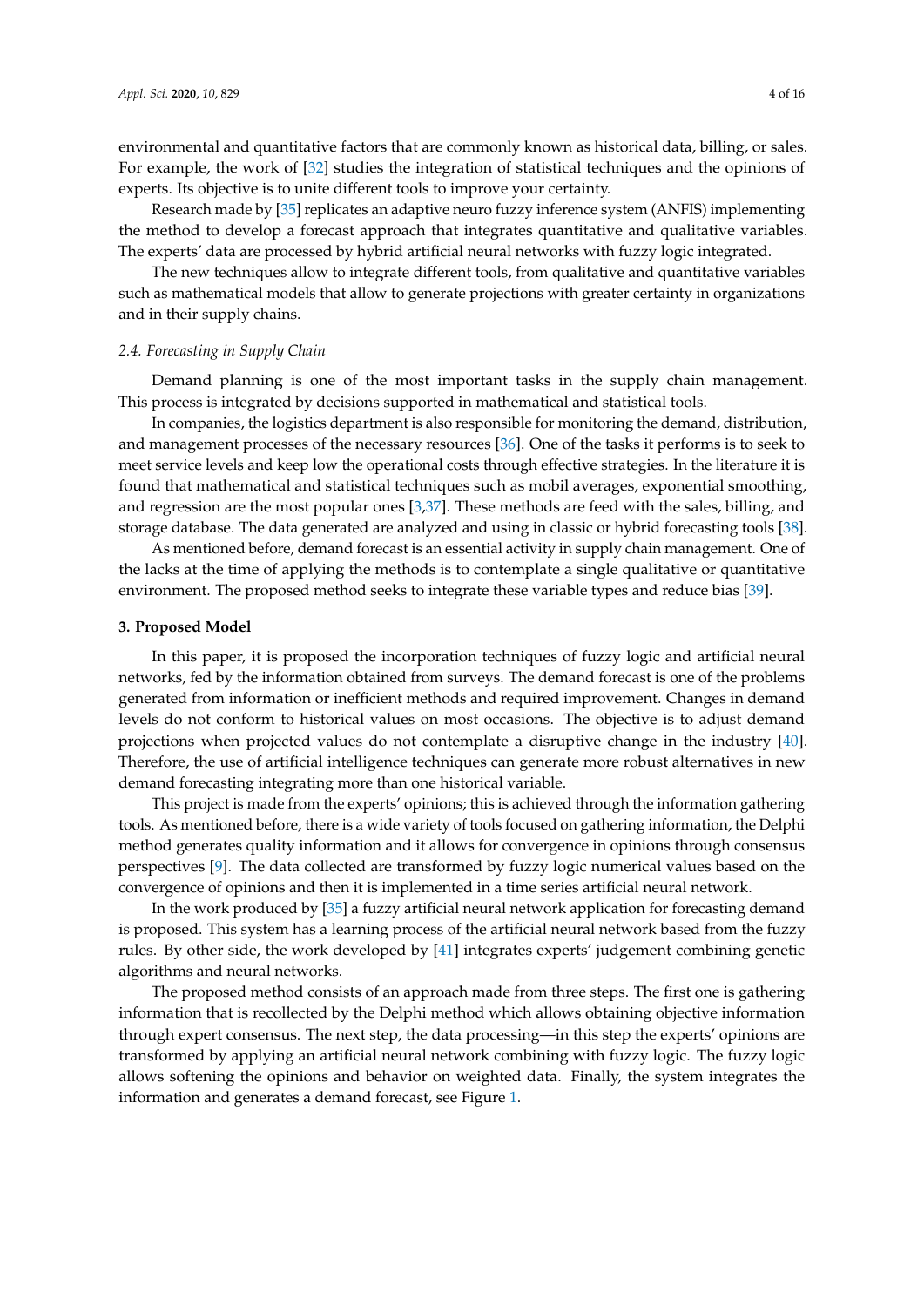<span id="page-4-0"></span>

**Figure 1.** Proposed model.

#### *3.1. Expert Judgements (Delphi Method)*

Gathering information by surveying experts in the area it is the first stage of the proposed methodology. This activity has as objective to generate information from the experts point of view, due to having a better perspective of the factors that affect the demand behavior. This activity is carried out through the application of surveys applying the Delphi methodology [\[42](#page-14-18)[,43\]](#page-14-19).

Information gathering by implementing this methodology is to conduct a series of successive surveys. The study consists of three stages. Through the application of this type of studies it seeks that opinions converge. A key characteristic is the feedback process by experts through clear tendencies examples. By means of graphs it manages to illustrate the behavior of the experts. In this way, the methodology seeks to provide feedback and contribute to the opinion convergence. The analysis of results should be performed by applying basic statistical tests such as average, median, and mode. It is noteworthy that the group of experts in research must be integrated between 7 and 30 persons [\[43–](#page-14-19)[45\]](#page-14-20).

Before carrying out this step, it is important to identify the variables to study for experts to contribute to the selection of them. This is done by a preliminary survey that facilitates the collection of variables with the greatest impact on the demand behavior.

Also, it has to be determined the features of the same instrument such as structure, elements to be analyzed, validation, testing, and Cronbach's alpha . This activity can be done by a specialist in the surveys preparation [\[46,](#page-14-21)[47\]](#page-14-22). By collecting data from experts, the variables are weighted. That is, it has to be established a range in each of the variables that must be weighted by the experts. Then, through the convergence level, the quality of the information is evaluated.

Therefore, it is possible to reflect the behavior of the demand and this stage concludes with the weighting of variables. Subsequently, the analysis is performed through machine learning and fuzzy logic [\[48\]](#page-14-23).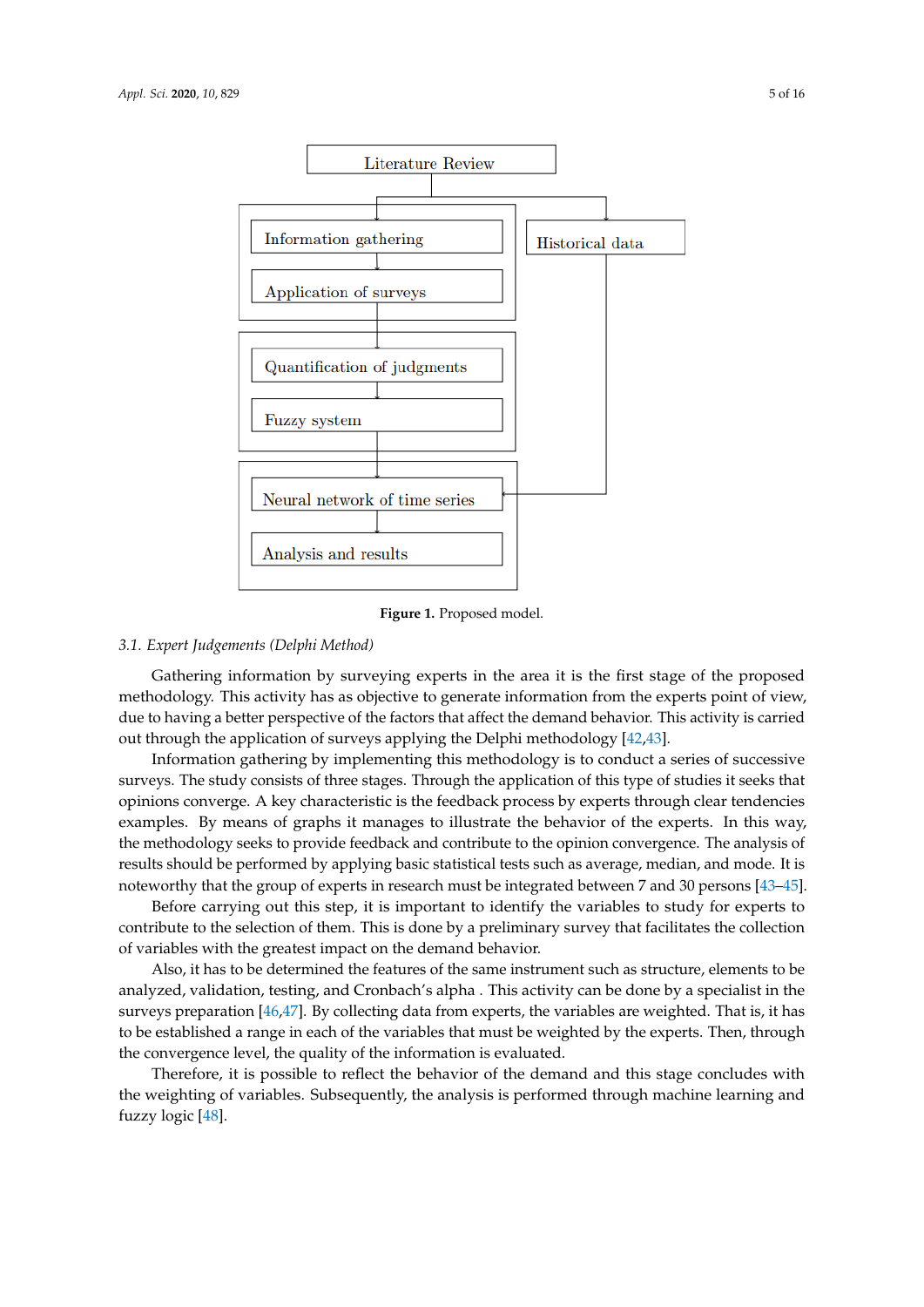## *3.2. Information Softening (Fuzzy Logic)*

The next stage is composed by the construction of the fuzzy logic mechanism that develops and characterized inputs of the weighted values of each variable. All this, to determine the degree of impact to the demand levels. Into this study is proposed the Mamdani fuzzy method. This technical usually applied in fuzzy controllers and these mechanisms are applied in different industries to improve the performance of systems with the aim to reduce sudden changes and to soften their impacts. [\[22,](#page-13-20)[49\]](#page-15-0).

Some parameters that are evaluated in this study method are the range, the type of membership function, the discourse universe and building scenarios [\[50\]](#page-15-1). This is generated from rules with operators AND and OR:

- If x is A1 and y is B1 then z is C1.
- If  $x$  is A2 and  $y$  is B2 then  $z$  is C2.

The membership function considers the behavior of the variables [\[49\]](#page-15-0). Because it is required a suitable tool with capacity for precision and interpretation and that generates an automatic data derivation while incorporating of human expert knowledge. Beside, it integrates numerical and symbolic processing into a common scheme, fuzzy linguistic models are considered as tools that have these capabilities. Therefore this study proposes to apply the Mamdani method [\[51](#page-15-2)[,52\]](#page-15-3).

## Mamdani Method

This methodology contemplates the analysis of the opinions of the experts, through this method it is sought to measure the impact on the level of demand. It is a tool implemented in a wide variety of investigations due to its simplicity and the results generated. It is structured in four stages: background evaluation, conclusions, aggregation of conclusions, and defuzzification.

Evaluate the preceding for each rule (input fuzzyfication). It corresponds to the evaluation of the input variables. These entries are assessed by rankings and membership functions that follow a particular trend. These functions can be smooth or abrupt depending on the study. At this stage, they are experimented with different input values and the variation in each rule behavior is interpreted as in the Equation (1), the Gaussian membership function, it is a soft function, seeking to minimize abrupt changes in the level of demand.

$$
\mu A_h(x) = exp\left\{-\left(\frac{x - m_h}{\sigma_h}\right)^2\right\} \tag{1}
$$

Obtain each rule's conclusion. The background evaluation allows to generate consequents that correspond to the results of the study of the fuzzy rules. This can study two or more variables to which the type of diffuse AND operator is applied, which contemplates the minimum values according to [\[53\]](#page-15-4). This is represented in the Equation (2).

$$
\mu_{AuB} = \min[\mu_A(x), \mu_B(x)] \tag{2}
$$

Aggregate conclusions. This process aims to unify results. The output rules are combined to obtain a result as a consequence cut resulting from the output variable. The development of the method corresponds to the integration of the set of consequents of the total fuzzy rules. Aggregation is the overall integration of fuzzy values through unification, the goal is to generate only one.

Defuzzyfication. The final result of this method corresponds to the output value. There are different defuzzyfication methods. The area center method (COA) is one of the most commonly used defuzzification methods, which is also known as the centroid method. This method determines the center of the fuzzy set area and returns the corresponding crisp value. The sums center method (COS) and the maximum mean method are two alternative methods in defuzzification [\[54\]](#page-15-5). For convenience, in this study the centroid is used, Equation (3) [\[55–](#page-15-6)[57\]](#page-15-7).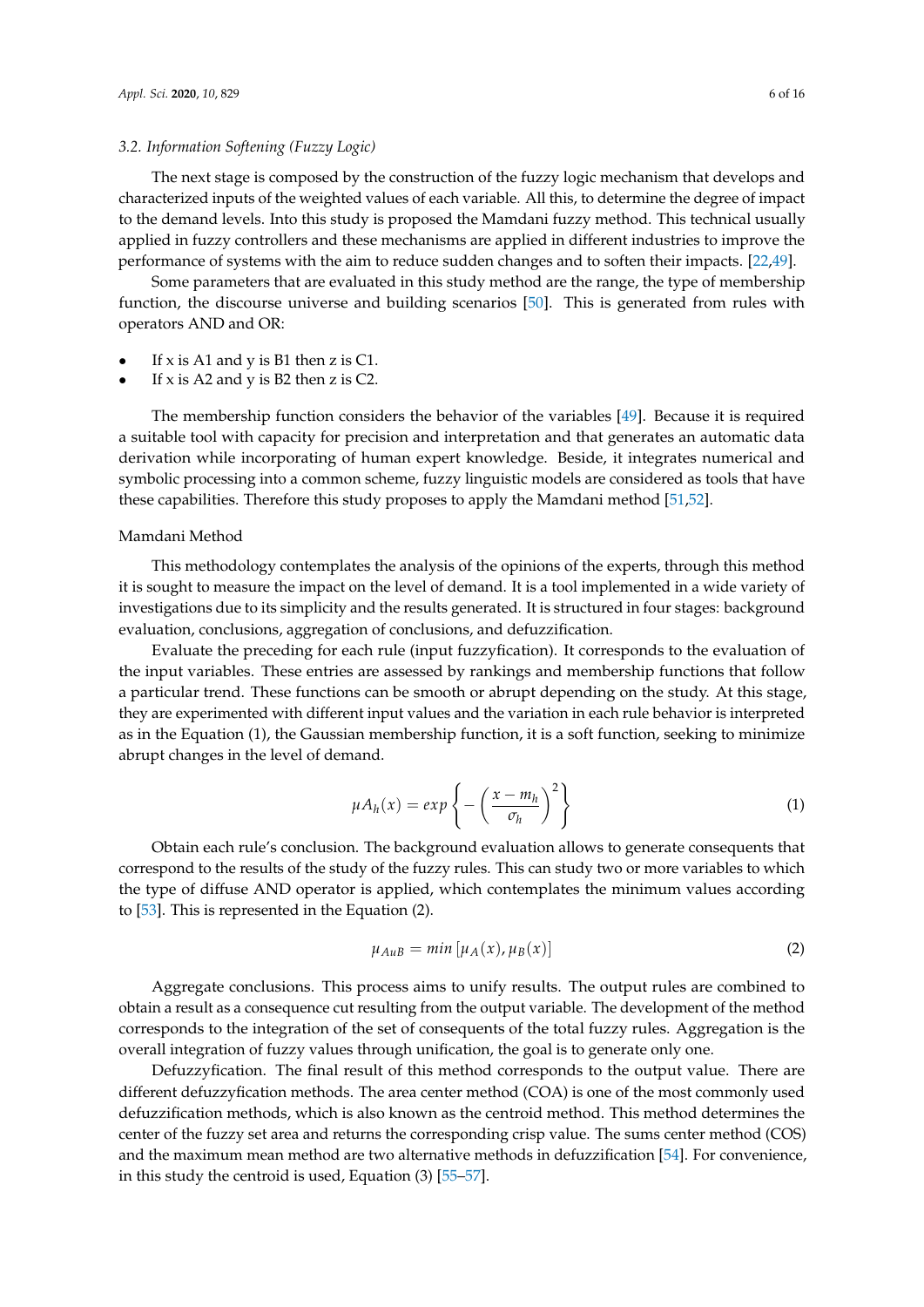$$
centroid = \frac{\sum_{x=a}^{b} \mu A(x)x}{\sum_{x=a}^{b} \mu A(x)}
$$
\n(3)

Once the fuzzy values are obtained, the next stage is to execute the time series artificial neuronal network. Through this machine learning technique, it allows to integrate the factors and the historical data.

#### *3.3. Time Series Artificial Neural Network*

The network inputs include the variables obtained in the Delphi method and the fuzzy inference system. In addition, this contemplates the standardized information. That is, to homogenize the values that are integrated into the network database [\[58\]](#page-15-8). Also, some of the parameters to contemplate in the network construction are the inputs number, topology, number of neurons for each hidden layer and the output values [\[59\]](#page-15-9).

The mathematical interpretation network is represented in the following way, input value *x<sup>j</sup>* , weights values  $w_{i_j}$ , bias values  $b_i$  and output value  $y_i$ , as in the Equation (4).

$$
y_i = \phi_i \left( \sum_{j=1}^n w_{i_j} x_j + b_i \right) \tag{4}
$$

with  $i = 1, ..., h$  activation function of the neuron  $i$  is represented as  $\phi_i$ . This represents the operations performed between the input layer and the hidden layer, while the relationship that saves the hidden layer and output layer is calculated as the Equation (5).

$$
y_s = \phi_s \left( \sum_{i=1}^h w_{s_i} y_i + b_s \right) \tag{5}
$$

with  $s = 1, ..., g$ . In the training process different algorithms are proposed to the experimentation. Also, it is important to mention that this can be modified based on the results obtained from what stands out the algorithms Levenberg–Marquardt (TRAINLM) and scaled conjugate gradien (TRAINSCG)[\[60,](#page-15-10)[61\]](#page-15-11).

#### *3.4. Nonlinear Autoregressive Neural Network with External Input*

The application of artificial neural networks can generate future data reflecting the historical data trend. The projection of the demand allows generating future data and it is an essential activity in the organizational planning process. It is an activity that is usually done using mathematical and statistical techniques. It also generates hybrid models that integrate different machine learning techniques with classical methodologies.

Make forecasts are made by some mathematical technologies, among them the perceptron multilayer, feed forward or nonlinear autoregressive neural network or in its variant with inputs in parallel. One of the main features is the recursive process in which past values are taken in the future prediction. There are two variations; normal projection one-step without performing the recursion or openloop and multi-steps in which a feedback loop or closeloop is established [\[62–](#page-15-12)[64\]](#page-15-13). Another feature in the type of network is recurrence, while the feedback is adjusted and trained with the output values.

The NARX application is characterized to incorporate two or more vectors, two types of sigmoid and linear functions. This network type is broken down from the ARX [\[65\]](#page-15-14). The application of the NARX type network is characterized to incorporate two or more vectors, two types of sigmoid and linear functions that are trained by the output values. The application of the proposed methodology is then performed.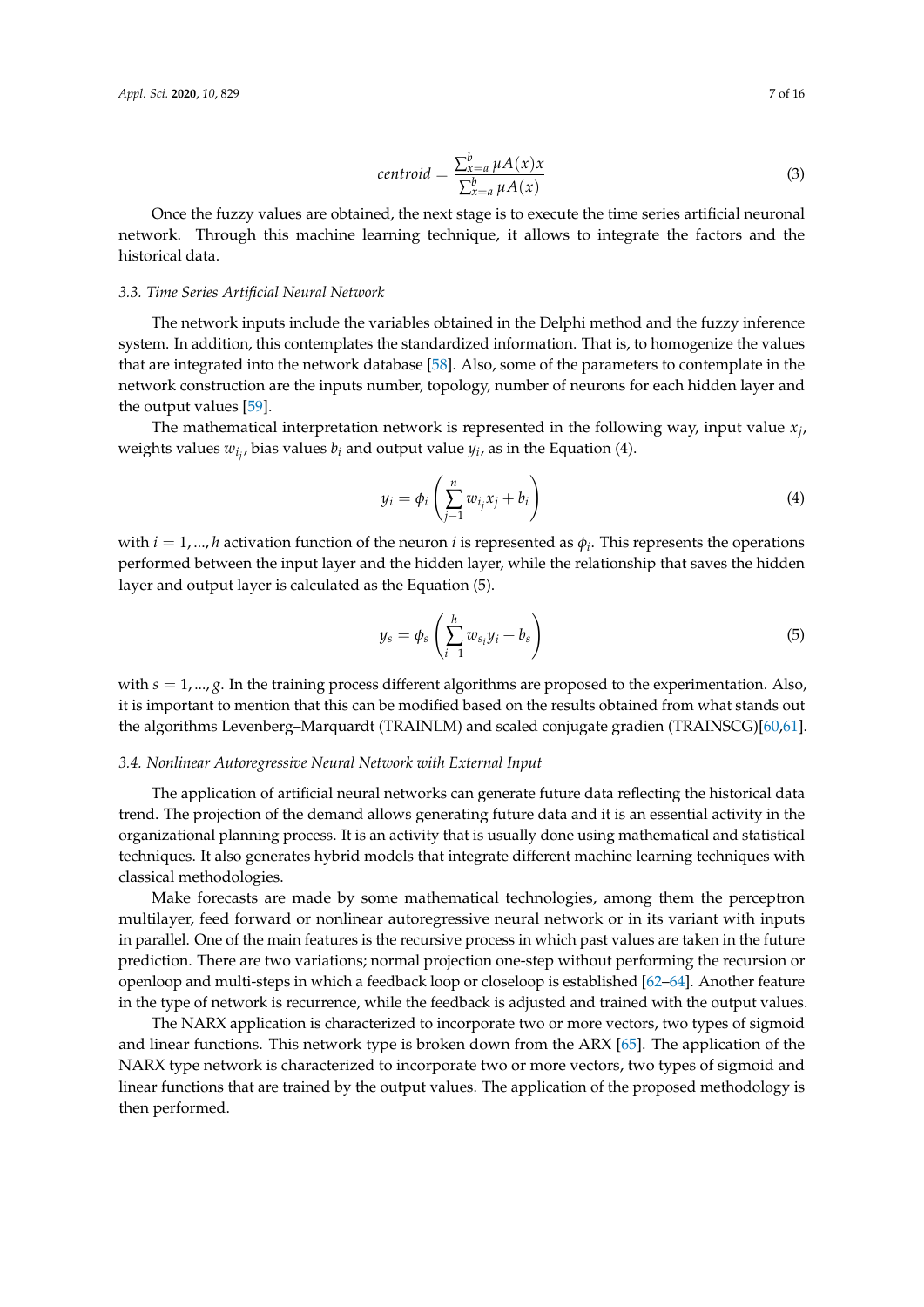## <span id="page-7-0"></span>**4. Application**

Incorporating expert judgements is an essential investigation. The treatment is carried out with the use of Matlab Toolbox through the use of Fuzzy logic Designer and Time Series Neural Networks with the result to generate forecast demand in the automotive industry.

#### *4.1. Delphi Method Application*

Delphi method is a technique applied in the variables analysis phase and experts' opinion gathering. It consists in the application of an instrument with open questions. This technique is characterized by anonymity, opinions convergence and consecutive application:

- Anonymity: This feature seeks to minimize the exchange of views among experts consulted. It is understood how to limit the bias in its valuation.
- Interaction and continuous feedback: continuous development activity, the application consists of a questionnaire to be analyzed and the feedback is aimed at improving its evaluation.
- Heterogeneity: It is a characteristic applicable to different types to profiles that maintain direct relation with the study phenomenon.
- Statistical work: It is the activity that consists of basic statistics techniques of central tendency, data normality and correlation [\[42\]](#page-14-18).

The collecting expert judgements is an indispensable part in demand planning process. The opinions correspond to the expert valuation from the experience and these variables are assessed directly related to market behavior. This section is integrated in three stages. First, it corresponds to the expert committee conformation. Second, the questionnaires application is done with the corresponding feedback, this activity is carried out between two or three times. Third, the analysis of the information is carried out.

This stage consists of the evaluation of a dependent variable that corresponds to the demand and an independent variable in study and the objective is to evaluate some variables that have influence on sales. Some of them are described below [\[35\]](#page-14-11). Some representative variables in the planning process:

- Interest-rate. The car purchase is motivated by large number of financial institutions, the level of interest is high impact factor in sales performance.
- Gross domestic product. National growth is a representative indicator that maintains direct connection with the vehicles sales, decreasing this can generate notes or record damages to the automotive sector.
- Inflation. Purchasing power is directly related to the value of the currency and is measured by the inflation factor which is represented as the ability to purchase certain good.
- Mexican currency. Corresponds to the currency value referring to the United States currency, this variable is directly represented in the national exchange of goods.

The factors identification is the Delphi method objective, the next stage includes the analysis of these variables with respect to the automotive demand.

## *4.2. Fuzzy Analysis*

The Mamdani method application contemplate the implementation AND and OR operator, therefore the antecedent's relation both in whole is evaluated. These are also known as independent variables.

Fuzzy logic aims to establish dependency relationships between variables, this tool can implement an indefinite variable set. Also, the attributes of each set, the coherence and the behavior. In addition to this activity, They are done through Matlab 2015 in its Fuzzy Logic Designer Toolbox application. it is chosen for development and implementation activities.

An important part of the fuzzy process is the construction of rules. These should reflect the expert's opinions, through this process it is possible to develop a decision analysis of demand, as it's shown in the following fuzzy rules [\[66\]](#page-15-15).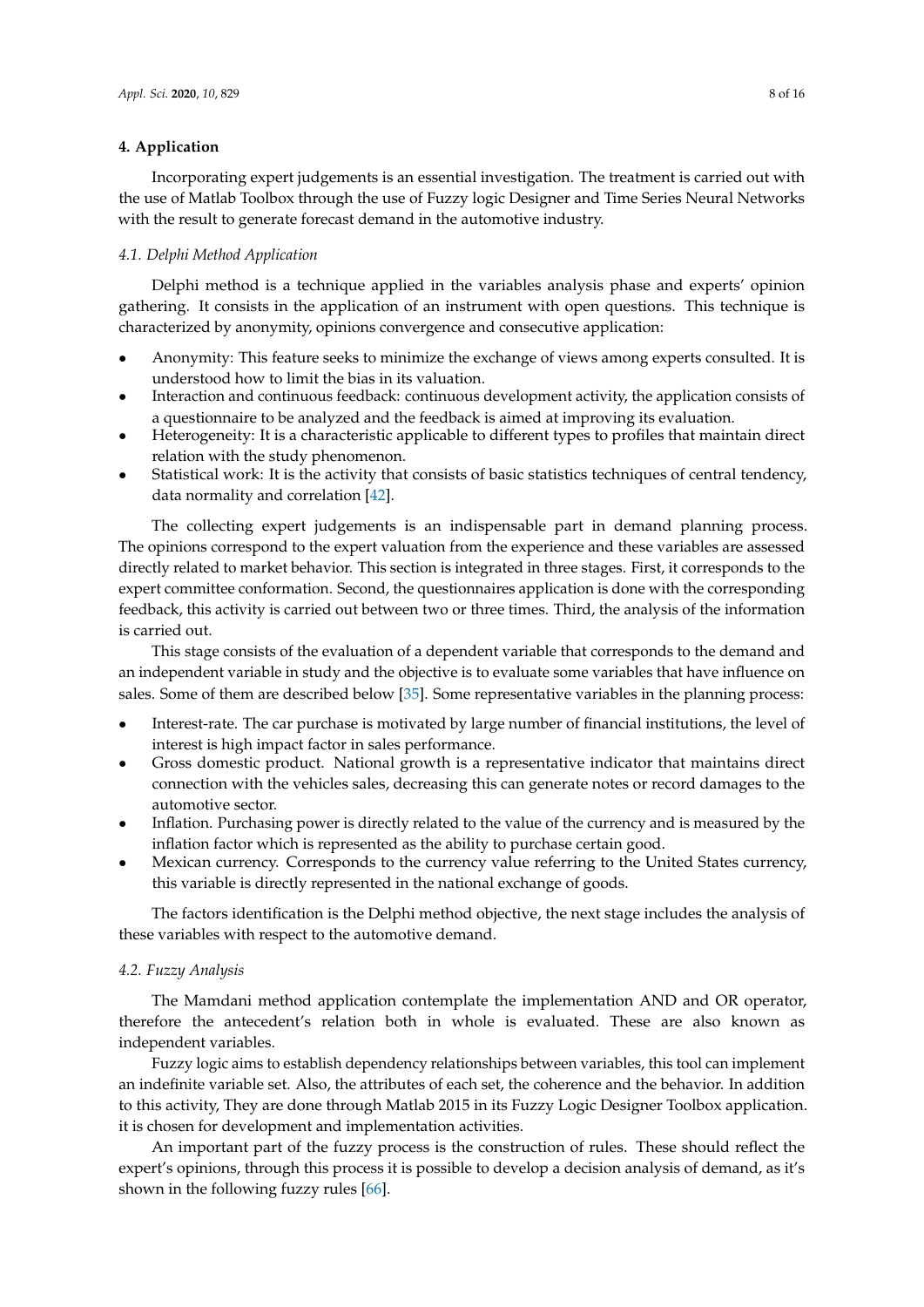- Interest-rate is A and GDP is B and inflation is C and USA/MXN is D then is Z.
- Interest-rate is A or GDP is B or inflation is C or USA/MXN is D then is Z.

The fuzzy mechanism construction is used in the fuzzy logic designer toolbox application using the Matlab software. This includes four variables such as antecedents and demand consequently. This study has the capacity to add four or more antecedents that affect the demand, as shown in the Figure [2.](#page-8-0) It is also important to mention that the purpose of the rules is evaluating four antecedents and generate one consequent.

<span id="page-8-0"></span>

**Figure 2.** Fuzzy mechanism.

In addition, fuzzy mechanism elaboration contemplated the rules construction that integrate each one of the selected variables, the membership function is chosen that reflects the demand behavior and reflects its decision boundaries and the triangular membership function is chosen.

The membership functions construction contemplates the discussion universe values, in other words, maximum and minimum levels, besides this may be integrated by a membership functions set and may have specific characteristics, as show in the Figure [3.](#page-8-1)

<span id="page-8-1"></span>

**Figure 3.** Fuzzy construction.

The decision behavior can be represented in a clear graphic way. The three coordinates choices represent the demand level, it evaluates the demand projections without the need to carry out the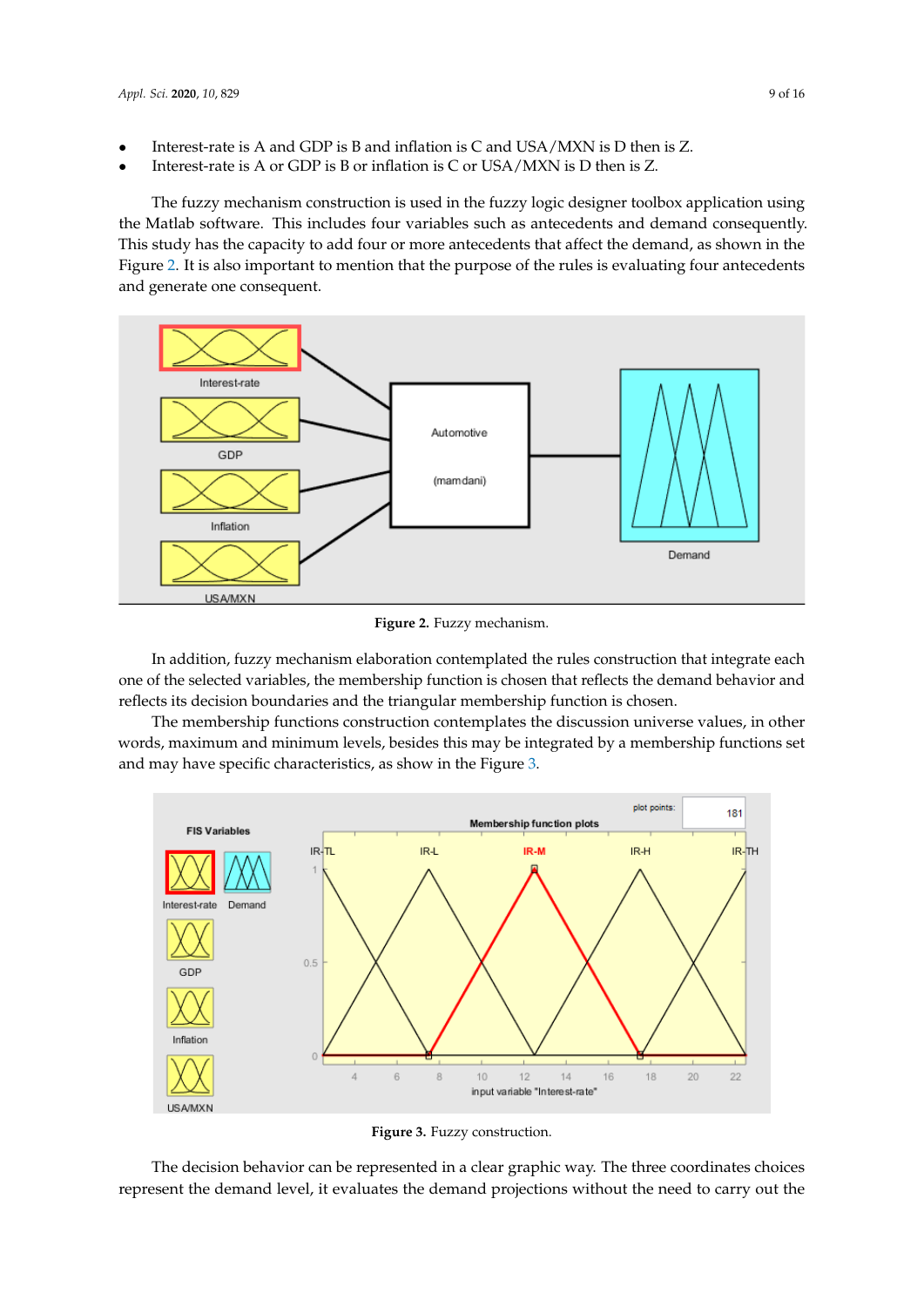Delphi methodology once that the fuzzy mechanism itself is carried out, which already contains the expert's perception.

Once the study of weighted variables has been done, numerical values can be obtained through an established convergence of all experts. Through this tool, the creation of projections from the opinion is simplified. Therefore, people who work in a planning area can integrate more information more easily. The system allows to evaluate fuzzy relationships when the behavior of the variables increases or decreases, as shown in the Figure [4,](#page-9-0) and this allows to forecast demand values from the fuzzy values, as shown in the Table [1.](#page-9-1)

<span id="page-9-0"></span>

**Figure 4.** Fuzzy rules.

| Table 1. Demand forecasting. |
|------------------------------|
|------------------------------|

<span id="page-9-1"></span>

| Input   |               |     |           |                | Output  |
|---------|---------------|-----|-----------|----------------|---------|
| Date    | Interest rate | GDP | Inflation | <b>USA/MXN</b> | Demand  |
| 2018/01 | 13.15         | 1.2 | 5.55      | 18.60          | 205,000 |
| 2018/02 | 13.15         | 1.2 | 5.34      | 18.84          | 202.000 |
| 2018/03 | 13.15         | 1.2 | 5.04      | 18.16          | 206,000 |
| 2018/04 | 13.15         | 2.6 | 4.55      | 18.71          | 360,000 |
| 2018/05 | 13.19         | 2.6 | 4.51      | 19.91          | 413,000 |
| 2018/06 | 13.19         | 2.6 | 4.65      | 19.91          | 413,000 |
| 2018/07 | 13.90         | 2.5 | 4.82      | 18.64          | 400,000 |
| 2018/08 | 13.90         | 2.5 | 4.90      | 19.08          | 400,000 |
| 2018/09 | 13.24         | 2.5 | 5.02      | 18.71          | 400.000 |
| 2018/10 | 13.24         | 1.7 | 4.90      | 20.33          | 266,000 |
| 2018/11 | 13.32         | 1.7 | 4.70      | 20.40          | 266,000 |
| 2018/12 | 13.32         | 1.7 | 4.80      | 19.64          | 266,000 |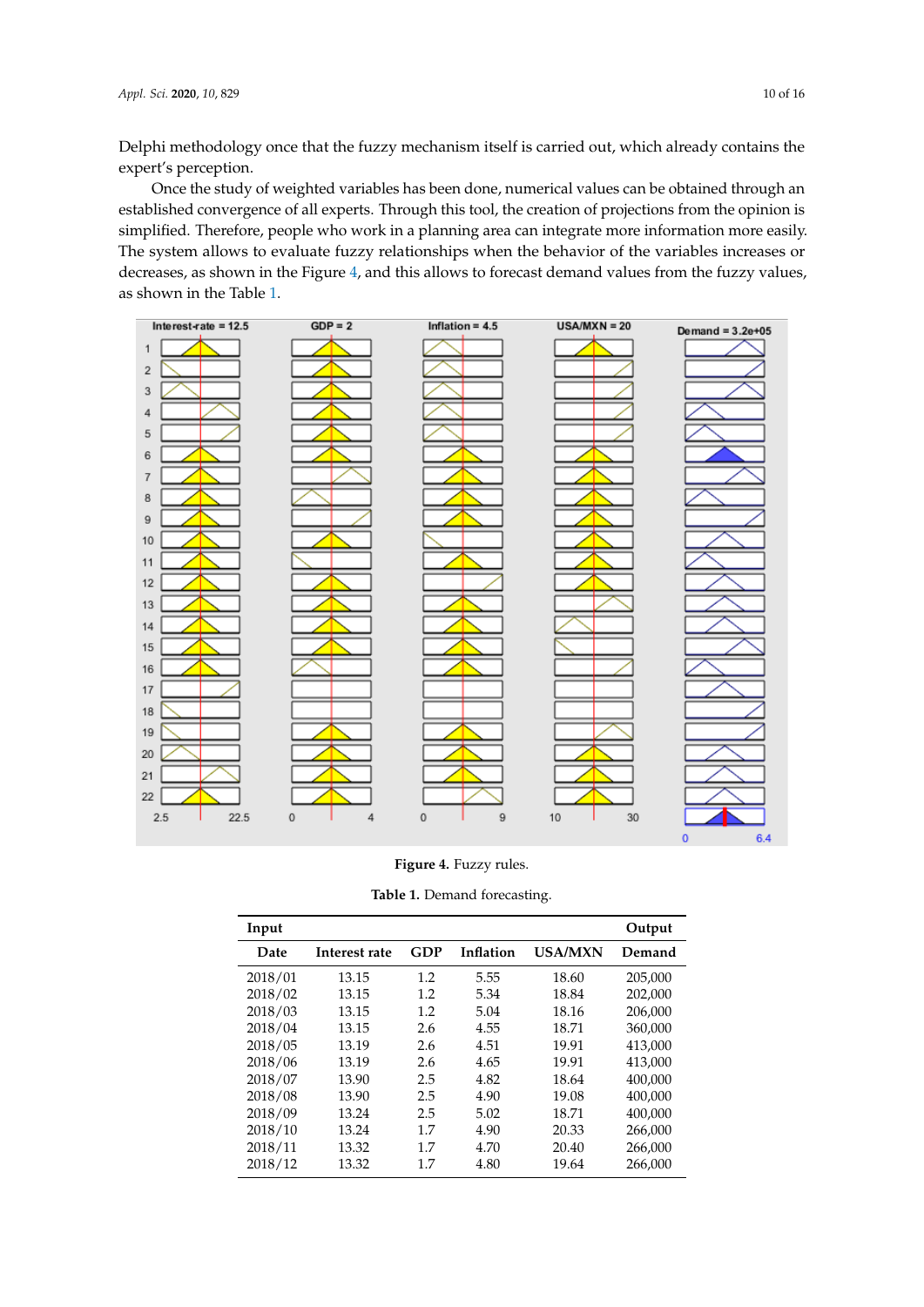This research integrates more than a qualitative data variable, in other words, they are represented as factors that influence the demand for behavior. Through the Matlab 2015 Toolbox application and the use of neural net time series 2.2.21, both types of information can be integrated; expert judgements and historical data. The sales projection for a future period is generated by integrating the market behavior perceived by the experts.

#### *4.3. Qualitative and Quantitative Data Integration Using Narx*

Forecasting demand is a fundamental activity in the planning process, this support the entire supply chain, from suppliers to marketing and consumption. Companies tend to use tools applied to generation the future sales projections through the past data implementation with the aim of generating possible future values. It is usually used mathematical techniques and classical statistics and even some hybrid methods such as ARIMA among the most used.

The proposed methodology is contemplated the artificial neural networks application that belongs to the machine learning area that derives from computer science. This can be understood as the mathematical aspect inspired by the human being learning processes. These tools are have countless applications, from the pattern analysis processes or classification to the projection's generation. This is widely applied in the planning process and they go on to generate relevant results for the people who manage the companies.

Study envisages integrating two variables in the process forecasting the demand. First variable corresponds to the historical data, the sales records, billing, production, etc., and the second are the staff working opinions with fuzzy logic. This study that includes two input variables is chosen the implementation of NARX that was derived from the structure ARX with the modification activation function types non-linear, as show in the Figure [5](#page-10-0) [\[67\]](#page-15-16).

<span id="page-10-0"></span>

**Figure 5.** Integration of historical data and experts judgements in ARX, external variable.

This tool can generate projections to one or more future periods. This network is also characterized by integrating two activation functions, linear and non-linear, as show in the Figure [6.](#page-10-1)

<span id="page-10-1"></span>

**Figure 6.** Integration of historical data and experts judgements in NARX, closed-loop network.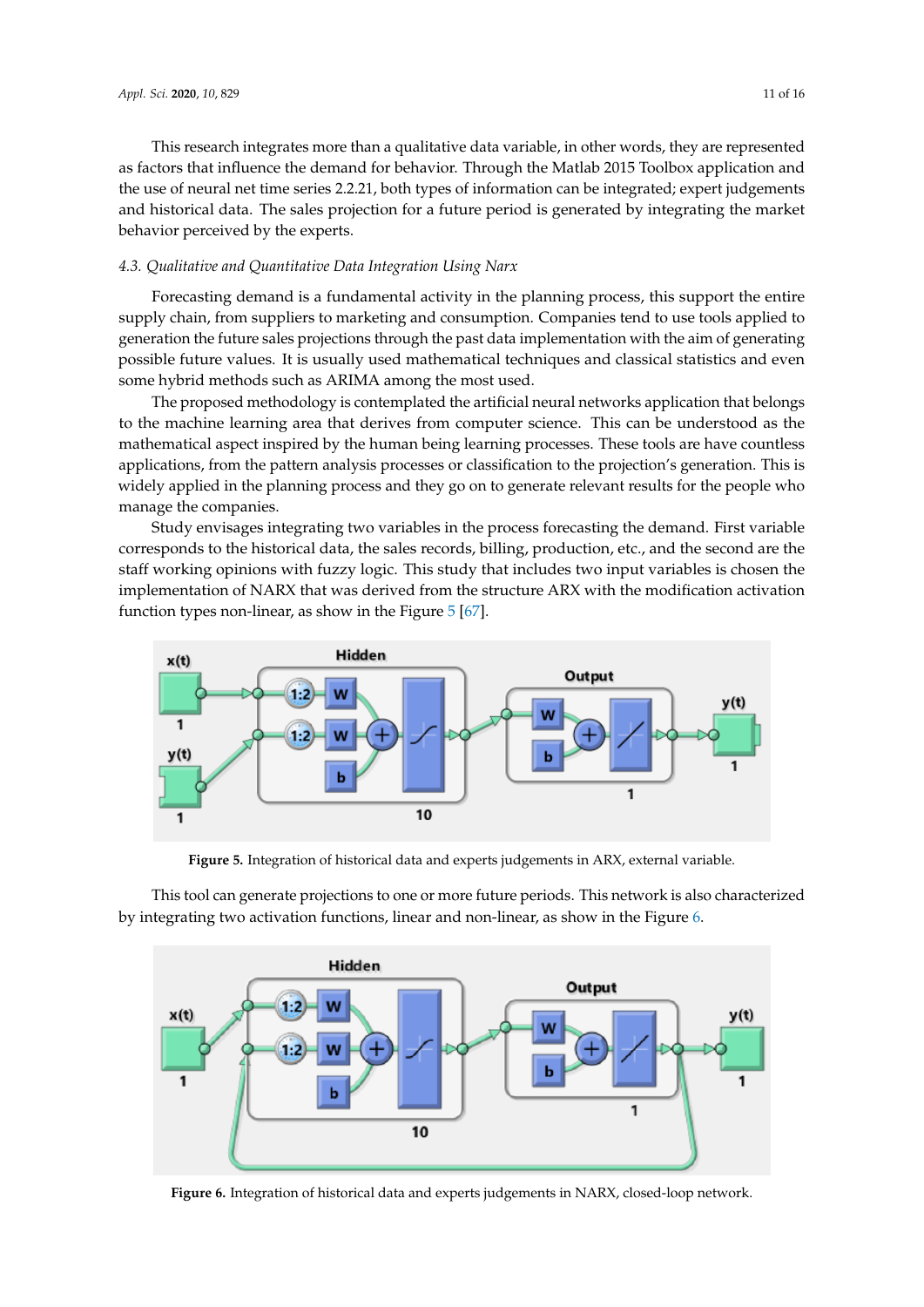This application can be made to a future period, in which historical data are implemented. Multiple periods are also projected when the neural network is closed-loop in which they are trained with output values, as show in the Figures [6](#page-10-1) and [7.](#page-11-0)

<span id="page-11-0"></span>

**Figure 7.** Integration of historical data and experts judgements in NARX, predict one step ahead.

The final methodology stage includes the integration of the data obtained from the fuzzy analysis Table [2](#page-11-1) and the historical sales records that includes 168 periods, from 2005 to 2018 corresponding to the data from [\[68\]](#page-15-17). The data are processed using *X*/*Xmax*.

The study included experimentation through a nonlinear autoregressive network with exogenous inputs (NARX) and Nonlinear autoregressive (NAR) neural network and holt statistical model from which the following results are obtained.

The information implementation from different sources allows generating a robust, flexible and adaptable tool to changes, as show in the Tables  $3$  and  $4$ . This research shows that NARX allows that fuzzy analysis is integrated and make appropriate adjustments in the weightings and training, this allows to generate an efficient forecast with low error level.

<span id="page-11-1"></span>Therefore, the methodology is capable of generating a tool that contributes to the work plan in organizations and individual suppliers. It is important to say that the tools focused mainly on a single variable, also the new technologies allow the application of hybrid tools in a wide variety of industries.

<span id="page-11-2"></span>

| Data Variables |                                                                                  |  |  |  |
|----------------|----------------------------------------------------------------------------------|--|--|--|
| Historical     | $\ldots$ 0.80, 0.86, 0.87, 0.77, 0.93, 0.92, 0.77, 0.98, 0.84, 0.97, 0.90, 0.62. |  |  |  |
| Variables      | $\ldots$ 0.50, 0.49, 0.50, 0.87, 1.00, 1.00, 0.97, 0.97, 0.97, 0.64, 0.64, 0.64. |  |  |  |

**Table 2.** Historical data.

|  |  |  |  |  |  | Table 3. Models NARX and NAR: scaled conjugate gradient. |  |
|--|--|--|--|--|--|----------------------------------------------------------|--|
|--|--|--|--|--|--|----------------------------------------------------------|--|

| <b>NARX</b>         |          | <b>NAR</b>          |          |
|---------------------|----------|---------------------|----------|
| Input layer         |          | Input layer         | 2        |
| Hidden layer        | 10       | Hidden layer        | 10       |
| Output layer        |          | Output layer        |          |
| Activation function | tansig   | Activation function | tansig   |
| Training algorithm  | trainscg | Training algorithm  | trainscg |
| Interactions        | 16       | Interactions        | 13       |
| <b>MSE</b>          | 0.0070   | <b>MSE</b>          | 0.071    |
| Correlation         | 0.9882   | Correlation         | 0.9215   |
| Max-error           | 6        | Max-error           | 6        |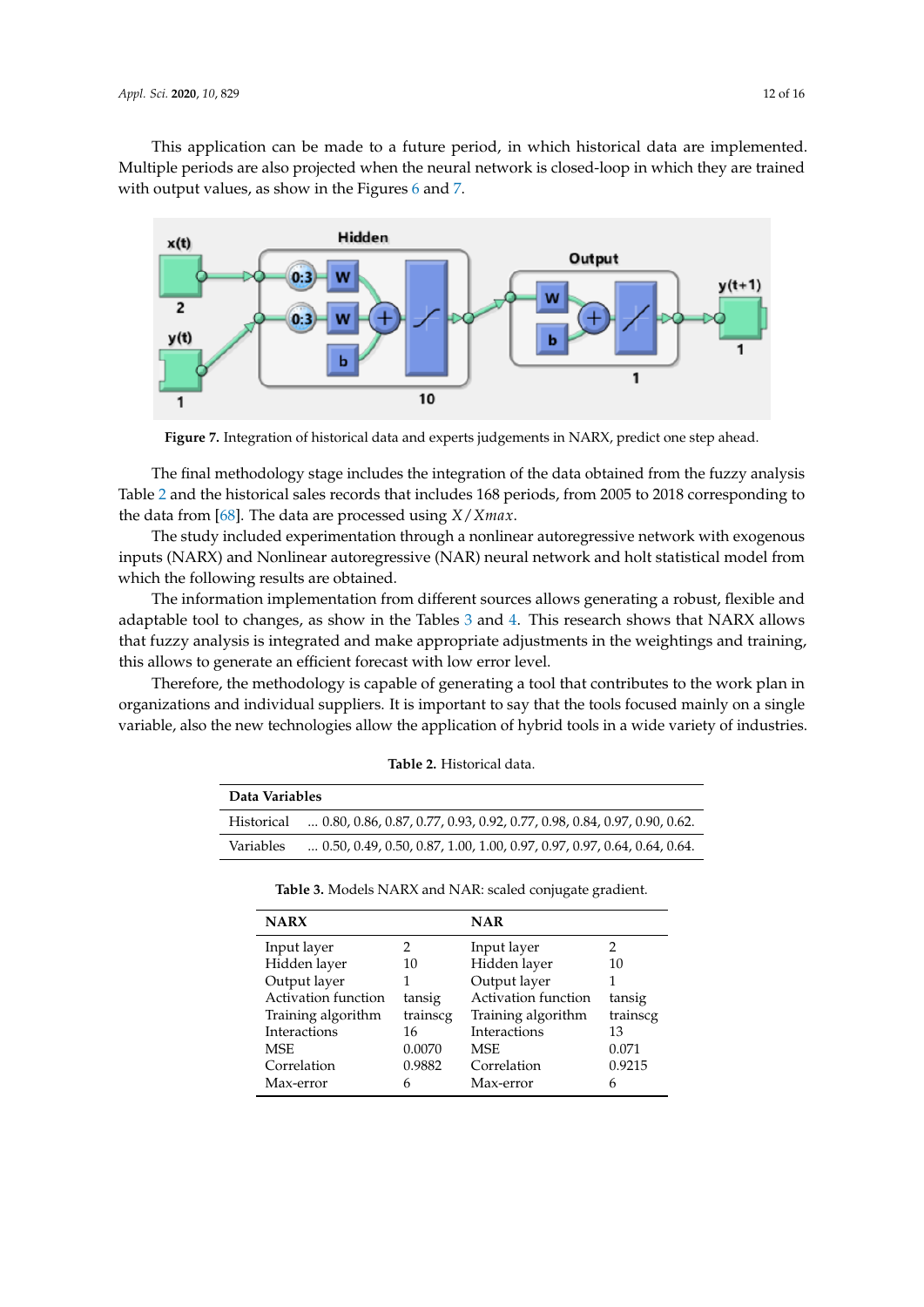| Performance models |        |             |             |  |  |  |
|--------------------|--------|-------------|-------------|--|--|--|
| Modelo             | MAD    | <b>MAPE</b> | MSE.        |  |  |  |
| <b>NARX</b>        | 17,661 | 8           | 561,742,971 |  |  |  |
| NAR                | 16,446 | 8           | 584,297,989 |  |  |  |
| Holt               | 23.359 | 12          | 996,544,938 |  |  |  |

**Table 4.** Comparative results.

## <span id="page-12-1"></span><span id="page-12-0"></span>**5. Discussion and Conclusions**

Managing the supply chain is a complex activity and maintains great relevance. The flow products control in organizations are complex because the demand for products is not predictable in its entirety. This generates conflict in the supply, production, inventories, and distribution levels [\[1\]](#page-13-0). The new technologies allow contributing in the administrative processes in the organizations, making it possible to analyze robust information sets through the soft-computing systems.

There are many computer systems that support decision-making and these allow the development and demand planning with greater certainty as enterprise resource planning (ERP) and material requirements planning (MRP) and customer relationship management (CRM) [\[69,](#page-15-18)[70\]](#page-15-19). It is important to mention that these systems do not guarantee the bias elimination in demand forecast because they are people the administer them and the information systems not always information generated adequate.

Forecast of demand is an activity it is supported in computer systems and this do not always adhere to the dynamic reality of the market and its sudden fluctuations [\[38\]](#page-14-14). Therefore people experience becomes relevant because they have a perception from another prospective. it can identify variations with suppliers or customers in advance or by implicit signals. These signals can be used in order to generate more efficient planning.

Derived from the biases generated when making decisions based on numerical data are that it is decided to propose a methodology that integrates expert judgements, fuzzy logic, and artificial neural network of time series [\[71\]](#page-15-20). Some reasons why proposed this methodology:

- This methodology is possible to identify variables that are not reflected in the planning and supply chain management.
- Integrate expert judgements through tools that presently offer advantages to developing new planning and prediction strategies by analyzing variables.
- Planning is one of the activities that help to control the products flow in an appropriate way, mitigating the error and the losses in order to minimize the risk.
- The uncertainty on markets the requires new strategies to be efficient in the demand planning process through new artificial intelligence technologies.

Planning process is one of the activities with greater relevance, through the proposed methodology is contemplated the integration the qualitative and quantitative variables contributing in decision making in the dynamic markets and it allows to have better reaction to changes and increase visibility in the supply chain.

Some considerations that must be taken in the collection information. In other words, the validated data and the applied questionnaires must be evaluated. This is achieved through an adequate analysis by applying statistical measures. Also, in the process of fuzzy logic applied, fuzzy rules construction, operator type and membership function as an essential part of the study should be considered in principle. In other words, use the functions that recognize study properties. In addition, the artificial neural network must consider the percentages of training, test, validation.

For future work, it is expected to apply the Sugeno method and the adaptive neuro fuzzy inference system (ANFIS) to assess performance by comparing the methods applied in different real scenarios.

**Author Contributions:** Conceptualization and methodology, T.E.S.-F, J.A.S.-M and J.M.V.-H; data curation and validation, J.A.S.-M and R.R.-A; writing—original draft preparation, T.E.S.-F., J.A.S.-M and J.M.V.-H.; writing—review and editing, J.A.S.-M., R.R.-A. and T.E.S.-F; All authors read and approved the submitted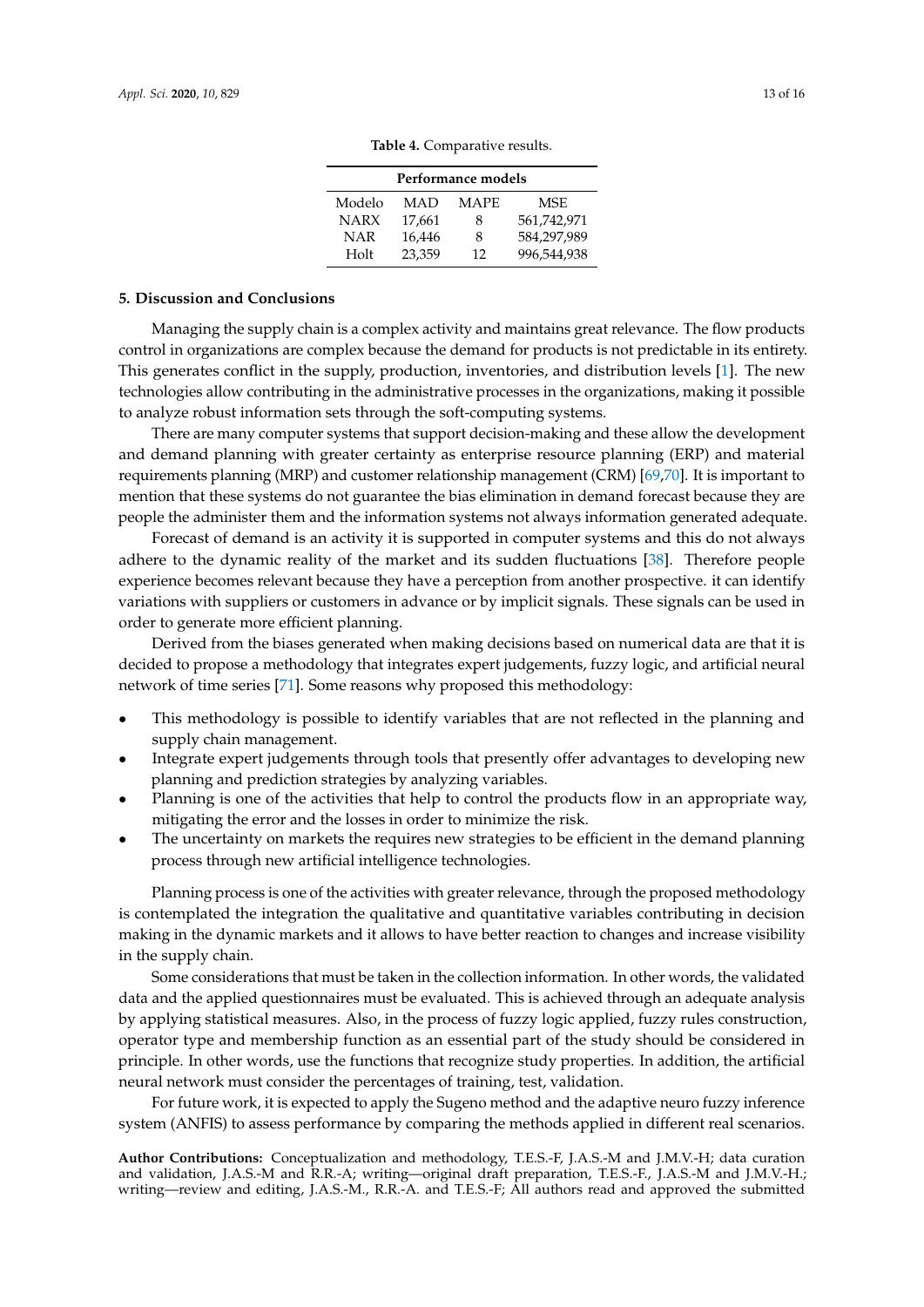manuscript and agreed to be listed as authors. All authors have read and agreed to the published version of the manuscript.

**Funding:** This research received no external funding.

**Conflicts of Interest:** The authors declare no conflict of interest.

# **References**

- <span id="page-13-0"></span>1. Chopra, S.; Meindl, P. *Administración de la Cadena de Suministro*, 3rd ed.; Person Education: Mexico, Mexico, 2008.
- <span id="page-13-1"></span>2. Ardila, W.; Romero, D.; González, F. Estrategias para la Gestión de Riesgos en la Cadena de Suministros. In Proceedings of the Latin American and Caribbean Conference for Engineering and Technology, Guayaquil, Ecuador, 21–24 July 2014, pp. 22–24.
- <span id="page-13-2"></span>3. Heizer, J.; Render, B. *Principios de Administración de Operaciones*; Pearson Educacion: Mexico, Mexico, 2004.
- <span id="page-13-3"></span>4. Chiu, M.; Lin, G. Collaborative supply chain planning using the artificial neural network approach. *J. Manuf. Technol. Manag.* **2004**, *15*, 787–796. [\[CrossRef\]](http://dx.doi.org/10.1108/17410380410565375)
- <span id="page-13-4"></span>5. Villamizar, J.C.M.; León, Ó.P.; Jaimes, W.A. Efecto látigo en la planeación de la cadena de abastecimiento, medición y control. *Ciencia e Ingeniería Neogranadina* **2013**, *23*, 3. [\[CrossRef\]](http://dx.doi.org/10.18359/rcin.222)
- <span id="page-13-5"></span>6. Stevens, G.C. Integrating the supply chain. *Int. J. Phys. Distrib. Mater. Manag.* **1989**, *19*, 3–8. [\[CrossRef\]](http://dx.doi.org/10.1108/EUM0000000000329)
- <span id="page-13-6"></span>7. Bajalinov, E.; Duleba, S. Seasonal time series forecasting by the Walsh-transformation based technique. *Cent. Eur. J. Oper. Res.* **2019**. [\[CrossRef\]](http://dx.doi.org/10.1007/s10100-019-00614-3)
- <span id="page-13-7"></span>8. Gupta, A.; Maranas, C.D. Managing demand uncertainty in supply chain planning. *Comput. Chem. Eng.* **2003**, *27*, 1219–1227. [\[CrossRef\]](http://dx.doi.org/10.1016/S0098-1354(03)00048-6)
- <span id="page-13-8"></span>9. Landeta, J. *El Método Delphi. Una técnica de Previsión del Futuro*; Ariel: Barcelona, Spain, 1999.
- <span id="page-13-9"></span>10. Astigarraga, E. *El Método Delphi*; Universidad de Deusto: San Sebastián, Spain, 2003.
- <span id="page-13-10"></span>11. Winston, W.L.; Goldberg, J.B. *Investigación de Operaciones: Aplicaciones y Algoritmos*; Thomson: Mexico, Mexico, 2005.
- <span id="page-13-11"></span>12. Casas, M.; Franco, M.; Goikolea, J.; Jiménez-Arriero, M.; Martínez-Raga, J.; Roncero, C.; Szerman, N. Trastorno bipolar asociado al uso de sustancias adictivas (patología dual). Revisión sistemática de la evidencia científica y consenso entre profesionales expertos. *Actas Españolas de Psiquiatría* **2008**, *36*, 350–361.
- 13. Chao, J.M.S.C. Análisis por el método Delphi de la idea de ciudad. *Anuario de la Universidad Internacional SEK* **2000**, *6*, 89–102.
- <span id="page-13-12"></span>14. Soberón, C.G.; Bautista, L.A.B.; Cid, D.M. Metodología de estimación preliminar de la vulnerabilidad de puentes basada en procedimientos de la Secretaría de Comunicaciones y Transportes. Aplicación a puentes carreteros del Pacífico. In Proceedings of the XV Congreso Nacional de Ingeniería Estructural, Puerto Vallarta, México, 1–4 November 2006; pp. 1–14.
- <span id="page-13-13"></span>15. Cabello, E.; Chirinos, J.L. Validación y aplicabilidad de encuestas SERVQUAL modificadas para medir la satisfacción de usuarios externos en servicios de salud. *Rev. Medica Hered.* **2012**, *23*, 88–95. [\[CrossRef\]](http://dx.doi.org/10.20453/rmh.v23i2.1037)
- <span id="page-13-14"></span>16. Díaz-Ricardo, Y.; Pérez-del Cerro, Y.; Proenza-Pupo, D. Sistema para la Gestión de la Información de Seguridad Informática en la Universidad de Ciencias Médicas de Holguín. *Ciencias Holguín* **2014**, *20*, 1–4.
- <span id="page-13-15"></span>17. Tolosa, H.A.M.; Bustos, W.O.P.; Nieto, C.A.B. Encuesta de opinión para la evaluación de la gestión pública en colombia: una propuesta de medición. *Semestre Económico* **2012**, *15*, 77–102. [\[CrossRef\]](http://dx.doi.org/10.22395/seec.v15n32a3)
- <span id="page-13-16"></span>18. León, A.M.; Fleitas, N.P.; Rivera, D.N.; Nariño, A.H.; Alonso, A.R.; Moya, J.V. Estudio de la construcción de Índices Integrales para el apoyo al Control de Gestión Empresarial. *Enfoque UTE* **2011**, *2*, 1–38. [\[CrossRef\]](http://dx.doi.org/10.29019/enfoqueute.v2n1.9)
- <span id="page-13-17"></span>19. Alkharabsheh, A.; Moslem, S.; Duleba, S. Evaluating Passenger Demand for Development of the Urban Transport System by an AHP Model with the Real-World Application of Amman. *Appl. Sci.* **2019**, *9*, 4759. [\[CrossRef\]](http://dx.doi.org/10.3390/app9224759)
- <span id="page-13-18"></span>20. Hsieh, K.L. Process improvement in the presence of qualitative response by combining fuzzy sets and neural networks. *Integr. Manuf. Syst.* **2001**, *12*, 449–462. [\[CrossRef\]](http://dx.doi.org/10.1108/09576060110407022)
- <span id="page-13-19"></span>21. Sugeno, M. An introductory survey of fuzzy control. *Inf. Sci.* **1985**, *36*, 59–83. [\[CrossRef\]](http://dx.doi.org/10.1016/0020-0255(85)90026-X)
- <span id="page-13-20"></span>22. Medina, M.A.P.L.; Saba, M.G.H.; de Guevara Durán, M.E.L.; Silva, M.J.H. Controladores PID y controladores difusos. *Revista de Ingeniería Industrial* **2011**, *5*, 1–13.
- <span id="page-13-21"></span>23. Zimmermann, H.J. Fuzzy control. In *Fuzzy Set Theory—and Its Applications*; Springer: Berlin/Heidelberg, Germany, 1996; pp. 203–240.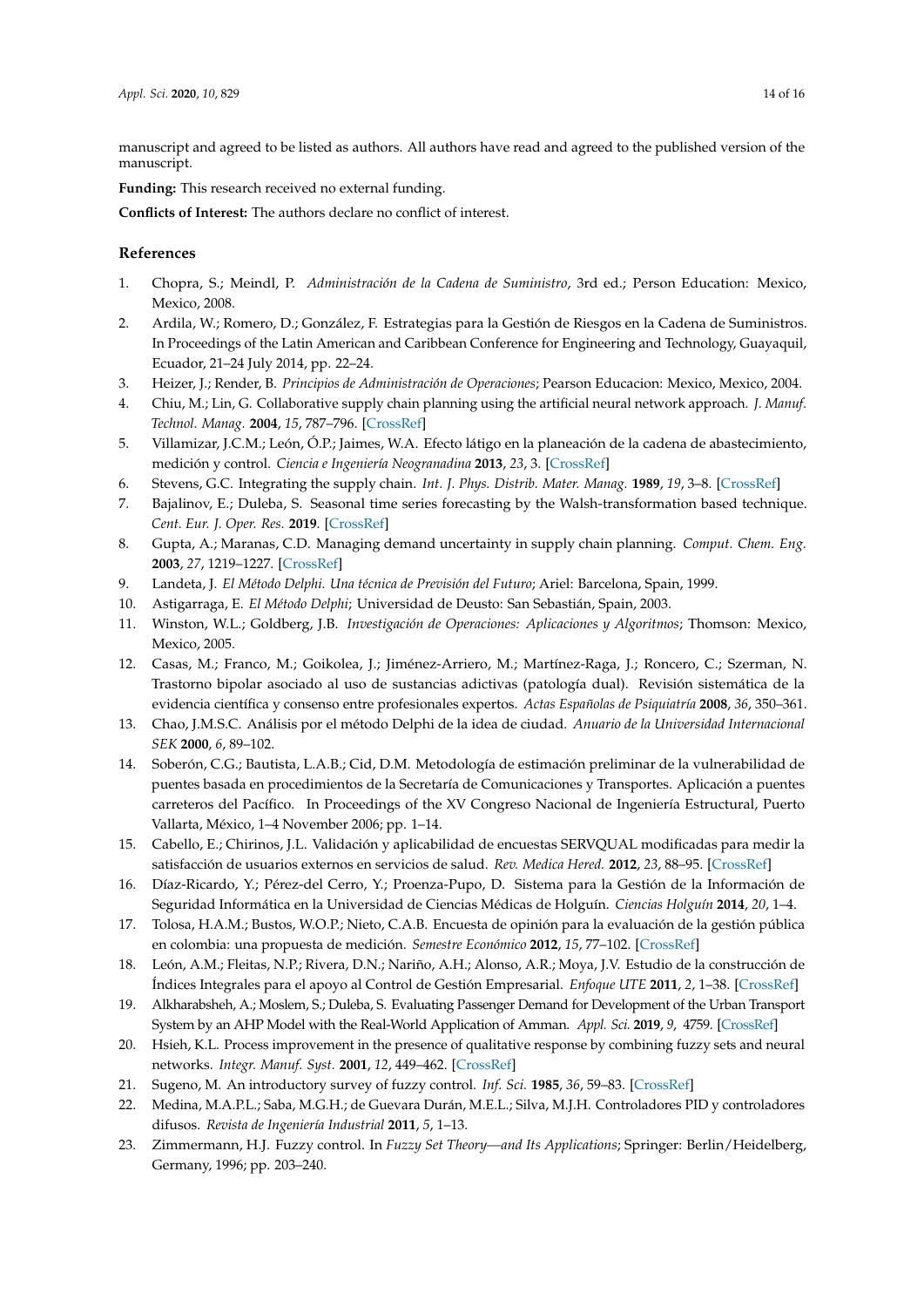- <span id="page-14-0"></span>24. Escobar-Gómez, E.; Díaz-Núñez, J.; Taracena-Sanz, L. Modelo para el ajuste de pronósticos agregados utilizando lógica difusa. *Ingeniería, Investigación y Tecnología* **2010**, *11*, 289–302. [\[CrossRef\]](http://dx.doi.org/10.22201/fi.25940732e.2010.11n3.025)
- <span id="page-14-1"></span>25. Tabares, H.; Hernández, J. Aproximación por lógica difusa de la serie de tiempo "demanda diaria de energía eléctrica". *Revista Facultad de Ingeniería* **2013**, *-*, 209–217.
- <span id="page-14-2"></span>26. Blancas, J.; Noel, J. Pronóstico de la demanda eléctrica a corto plazo con lógica difusa. *ENERLAC. Revista de energía de Latinoamérica y el Caribe* **2018**, *2*, 8–27.
- <span id="page-14-3"></span>27. Arango Londoño, A. Pronóstico del Índice General de la Bolsa de Valores de Colombia (IGBC) Usando Modelos de Inferencia Difusa. Ph.D. Thesis, Universidad Nacional de Colombia, Medellín, Antioquia, 2012.
- <span id="page-14-4"></span>28. Clemen, R.T. Combining forecasts: A review and annotated bibliography. *Int. J. Forecast.* **1989**, *5*, 559–583. [\[CrossRef\]](http://dx.doi.org/10.1016/0169-2070(89)90012-5)
- <span id="page-14-5"></span>29. Armstrong, J.S.; Collopy, F. Integration of Statistical Methods and Judgment for Time Series Forecasting: Principles from Empirical Research. 1998. Available online: [http://repository.upenn.edu/marketing\\_](http://repository.upenn.edu/marketing_papers/2) [papers/2](http://repository.upenn.edu/marketing_papers/2) (accessed on 10 September 2019).
- <span id="page-14-6"></span>30. Sanders, N.R.; Ritzman, L.P. Integrating judgmental and quantitative forecasts: methodologies for pooling marketing and operations information. *Int. J. Oper. Prod. Manag.* **2004**, *24*, 514–529. [\[CrossRef\]](http://dx.doi.org/10.1108/01443570410532560)
- <span id="page-14-7"></span>31. Kochak, A.; Sharma, S. Demand forecasting using neural network for supply chain management. *Int. J. Mech. Eng. Robot. Res.* **2015**, *4*, 96.
- <span id="page-14-8"></span>32. Toro O., Eliana M., M.G.D.A.y.S.I. Pronóstico de ventas usando redes neuronales. *Sci. Tech.* **2004**, *10*, 25–30.
- <span id="page-14-9"></span>33. Thiesing, F.M.; Vornberger, O. Sales forecasting using neural networks. In Proceedings of the IEEE International Conference on Neural Networks, Houston, TX, USA, 12 June 1997; Volume 4, pp. 2125–2128.
- <span id="page-14-10"></span>34. Chang, P.C.; Wang, Y.W.; Tsai, C.Y. Evolving neural network for printed circuit board sales forecasting. *Expert Syst. Appl.* **2005**, *29*, 83–92. [\[CrossRef\]](http://dx.doi.org/10.1016/j.eswa.2005.01.012)
- <span id="page-14-11"></span>35. Asli, A.; Nursel, Ö.; Eric, S. Demand forecasting for apparel manufacturers by using neuro-fuzzy techniques. *J. Model. Manag.* **2014**, *9*, 18–35.
- <span id="page-14-12"></span>36. Jüttner, U. Supply chain risk management: Understanding the business requirements from a practitioner perspective. *Int. J. Logist. Manag.* **2005**, *16*, 120–141. [\[CrossRef\]](http://dx.doi.org/10.1108/09574090510617385)
- <span id="page-14-13"></span>37. Shahrabi, J.; Mousavi, S.; Heydar, M. Supply chain demand forecasting: A comparison of machine learning techniques and traditional methods. *J. Appl. Sci.* **2009**, *9*, 521–527.
- <span id="page-14-14"></span>38. Ediger, V. ¸S.; Akar, S. ARIMA forecasting of primary energy demand by fuel in Turkey. *Energy Policy* **2007**, *35*, 1701–1708. [\[CrossRef\]](http://dx.doi.org/10.1016/j.enpol.2006.05.009)
- <span id="page-14-15"></span>39. Witt, S.F.; Song, H.; Louvieris, P. Statistical testing in forecasting model selection. *J. Travel Res.* **2003**, *42*, 151–158. [\[CrossRef\]](http://dx.doi.org/10.1177/0047287503253941)
- <span id="page-14-16"></span>40. Thomassey, S.; Fiordaliso, A. A hybrid sales forecasting system based on clustering and decision trees. *Decis. Support Syst.* **2006**, *42*, 408–421. [\[CrossRef\]](http://dx.doi.org/10.1016/j.dss.2005.01.008)
- <span id="page-14-17"></span>41. Kuo, R.; Tseng, Y.; Chen, Z.Y. Integration of fuzzy neural network and artificial immune system-based back-propagation neural network for sales forecasting using qualitative and quantitative data. *J. Intell. Manuf.* **2016**, *27*, 1191–1207. [\[CrossRef\]](http://dx.doi.org/10.1007/s10845-014-0944-1)
- <span id="page-14-18"></span>42. Figueroa, G.A.; Montilla, M.A.C.; Melo, R.M. Método DELPHI: aplicaciones y posibilidades en la gestión prospectiva de la investigación y desarrollo. *Rev. Venez. Anal. Coyunt.* **2012**, *18*, 41–52.
- <span id="page-14-19"></span>43. Reguant Álvarez, M.; Torrado Fonseca, M. El método Delphi. *REIRE Revista d'Innovació i Recerca en Educació* **2016**, *9*, 87–102.
- 44. Gil-Gómez de Liaño, B.; Pascual-Ezama, D. La metodología Delphi como técnica de estudio de la validez de contenido. *Anales de Psicología* **2012**, *28*, 1011–1020.
- <span id="page-14-20"></span>45. Riaño, C.E.; Palomino, M. Diseño y elaboración de un cuestionario acorde con el método Delphi para seleccionar laboratorios virtuales (LV). *Sophia* **2015**, *11*, 129–141.
- <span id="page-14-21"></span>46. Reyes, G.; Enrique, C.; Trujillo Liñán, L. Aplicación del Método Delphi Modificado para la Validación de un Cuestionario de Incorporación de las TIC en la Práctica Docente. *RIEE Revista Iberoamericana de Evaluación Educativa* **2018**, *11*, 113–134 [\[CrossRef\]](http://dx.doi.org/10.15366/riee2018.11.1.007)
- <span id="page-14-22"></span>47. Anguita, J.C.; Labrador, J.R.; Campos, J.D.; Casas Anguita, J.; Repullo Labrador, J.; Donado Campos, J. La encuesta como técnica de investigación. Elaboración de cuestionarios y tratamiento estadístico de los datos (I). *Atención Primaria* **2003**, *31*, 527–538. [\[CrossRef\]](http://dx.doi.org/10.1016/S0212-6567(03)70728-8)
- <span id="page-14-23"></span>48. Cortina, I.B.; Robaina, R.A. Lógica difusa aplicada a la toma de decisiones. *Ingeniería Industrial* **2010**, *31*, 1–5.